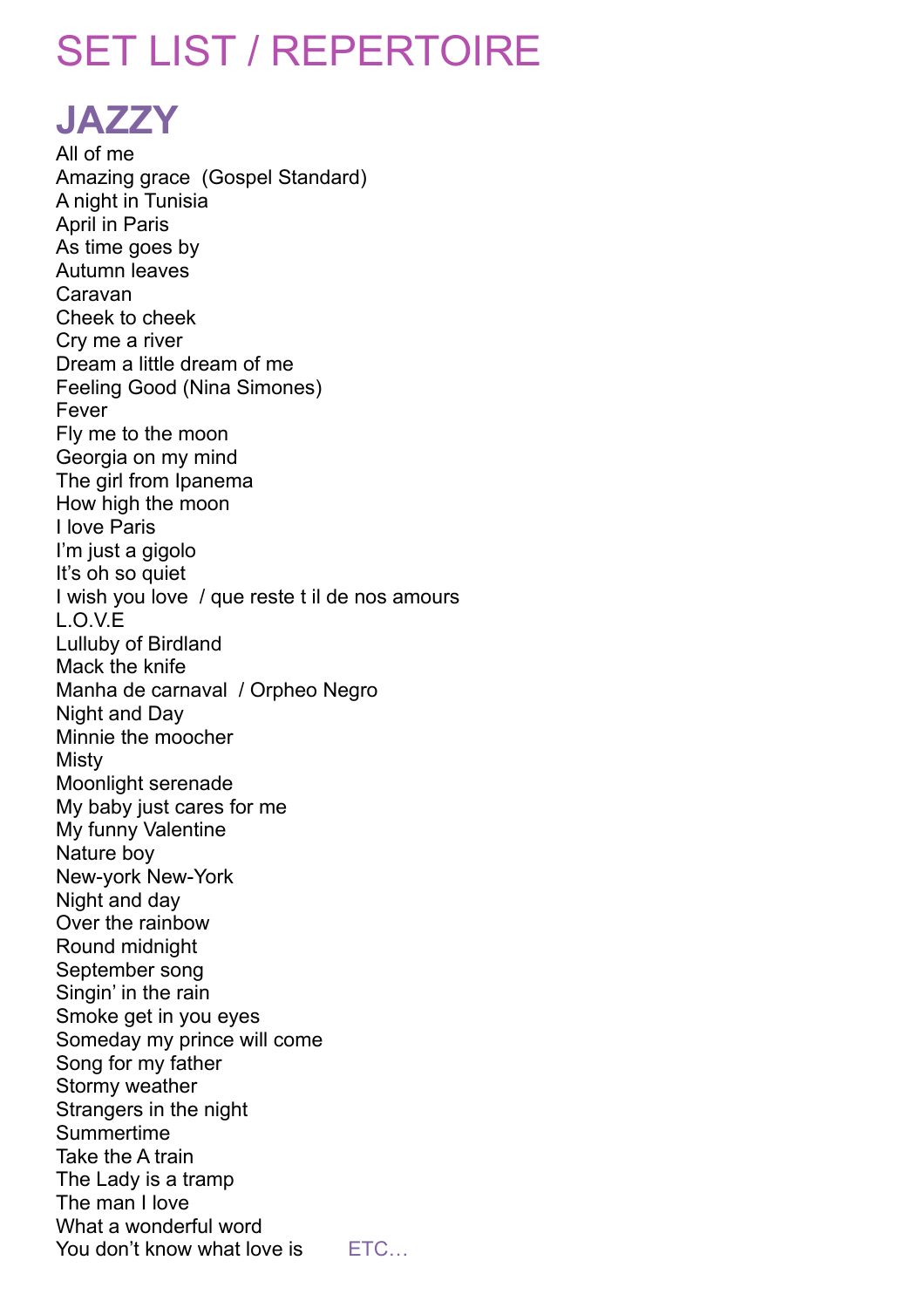## **INTERNATIONAL**

Ain't no mountain high enough (Marvin Gaye) Another star (Stevie Wonder) At last (Etta James) Babooshka (Kate Bush) Billie Jean (Michael Jackson) Blame it on the boogie (Jacksons Five) Breakfast in America (Supertramp) Calling you (Bagdag Café - Jeveta Steel) Can't stop the feeling (Juston Timberlake) Can't take my eyes of you (Supremes) Celebration (Kool & the Gang) Chain of fools (Aretha Franklin) Close to me (The Cure) Come (Jain) Come on Eileen (Dexys midnight runners) Crazy in Love (Beyonce) Creep (Radiohead) The Dock of the bay (Otis reading) Don't know why (Nora jones) Dont stop me now (Queen) Enjoy the silence (Depeche Mode) Every little thing she does is magic (Sting) Feeling good (Nina Simones / Michael Bublé) Fragile (Sting) Freed from Desire (Gala) Get Lucky (Daf Punk) Golfinger (Shirley Bassey / James Bond) Happy (Pharell Williams) Hit the road Jack If I ain't got you (Alicia Keys) I follow River (Lykke Li) I'm still standing (Elton John) I still haven't found what I' looking for (U2 ) I've Gotta feeling (Black Eyed Peas) I will survive (Gloria Gaynor) Kiss (Prince) Let's dance (David Bowie) Maniac (Flash dance) Natural woman (Aretha Franklin) Our House (Madness) Personal Jesus (Johnny Cash - Depeche Mode) Prayer in C (Lily wood & the pricks) Proud Mary Purple rain (Prince) Raindrops keep falling on my head (Burt Bacharach) Rehab (Amy Winehouse)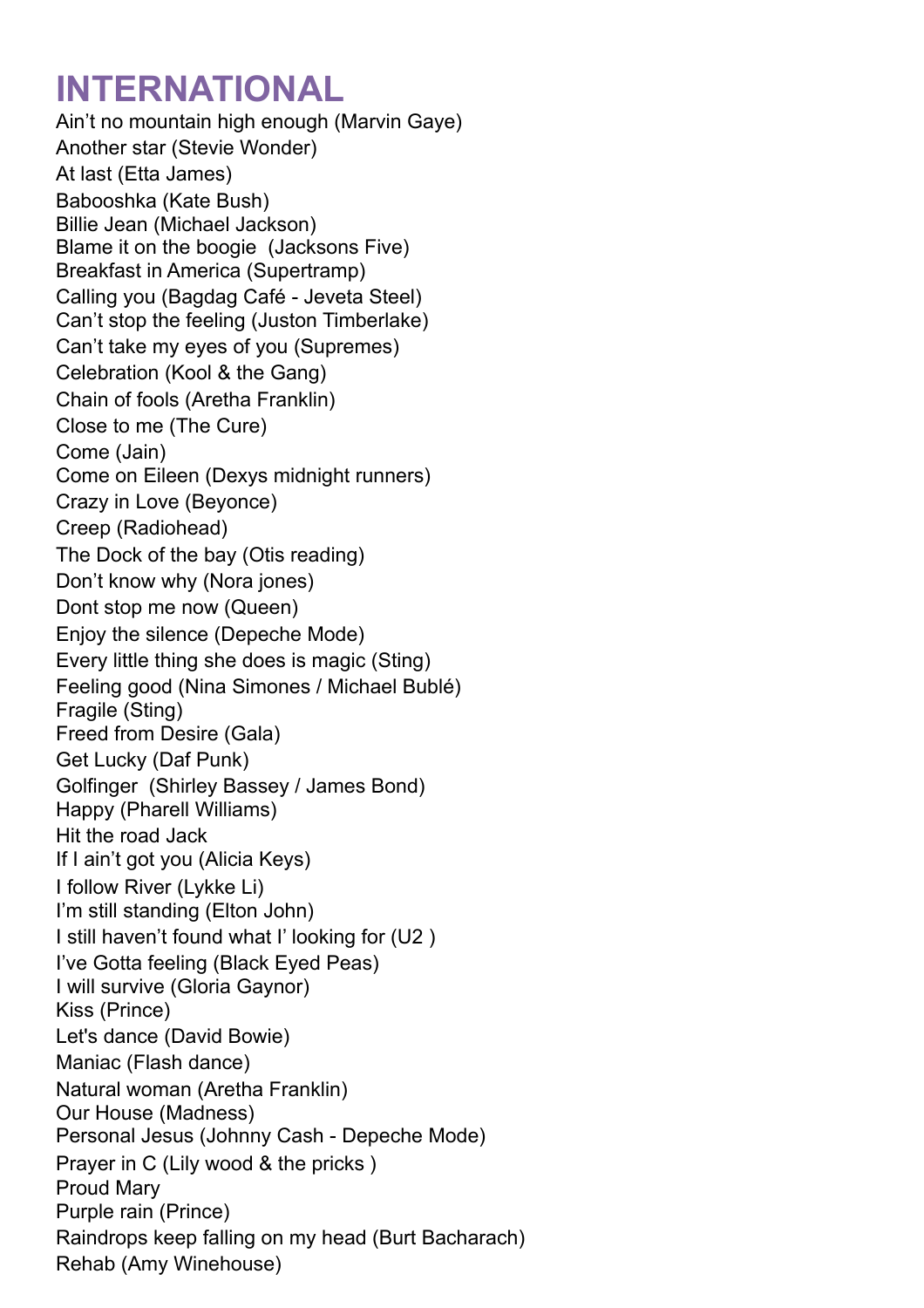Respect (Aretha Franklin) Rolling in the deep (Adele) Roxanne (The Police) September (Earth Wind and Fire) Seven nation army (The white Stripes ) Shape of you (Ed Sheeran) Sir Duke (Steve Wonder) Skyfall (Adele) Sledgehammer (Peter Gabriel) Smells like teen spirits (Nirvana) Stand by me (Ben. E King) Such a shame (Talk Talk) Sunny (Boney M) Shalow (Lady Gaga) Sweet dreams (Eurythmics) Tainted love (Soft Cell) Taj Mahal (Salome de Baya) Take on me (A-Ah) There must be an angel (Eurythmics) Think (Aretha Franklin) Toxic (Britney Spears - version Yael Naïm) Treasure (Bruno Mars) Unchain my heart (Joe Cocker) Uptown funk (Bruno Mars) What I say (Ray Charles) What's up (4 non Blonds) Wonderwall (Oasis) You only live twice (Nancy Sinatra, James Bond) You are so beautiful (Joe cooker) You're the One that I want (Grease). ETC...

#### **"FRENCHY"**

3em sexe (Indochine et Christine on the Queen) Aux Champs Elysées (Joe Dassin) La bohème (Aznavour) Ça c'est vraiment toi (Téléphone) C'est si bon (Yves Montant) La complainte de la Butte (Mouloudji) Couleur café (Serge Gainsbourg) La Grenade (Clara Luciani) Les feuilles mortes (Yves Montant) For me formidable (Aznavour) l'histoire d'un amour / la Historia de un amor (Dalida) Jardin d'hiver (Henry Salvador) La javanaise (Gainsbourg) J'ai deux amours (Joséphine Baker)